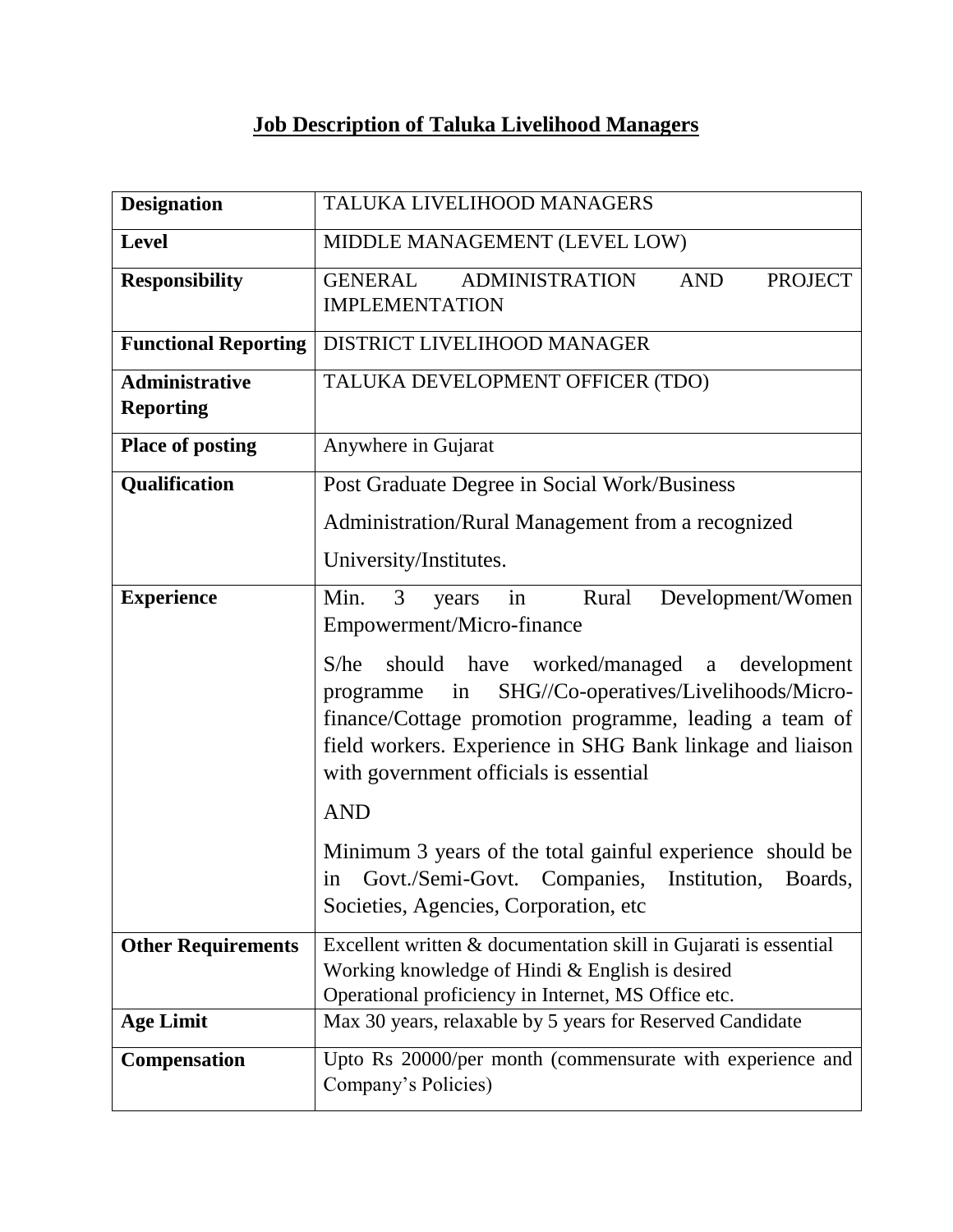## **Broad Duties and Responsibilities**

- Strengthening the processes at the block level with handholding support to the Block teams on programme components.
- Overall Leadership and coordination of all Mission activities in the Block with help of all thematic experts at BMMU.
- Promote enabling work environment in-order to maximize intra thematic and cross thematic exchange of ideas, co-operation, plans and strategies for implementation.
- Identify opportunities and implement activities under convergence model
- Undertake necessary liaison and coordinate implementation of the project with all key
- Stakeholders (district administration, line department, NGOs, technical agencies, banks, etc.)
- Consolidation of plans prepared by community level institutions and facilitates implementation of the same.
- Provide necessary technical and management support to field staff i.e Cluster Coordinators and Area Co-ordinators and conduct regular review meetings
- Mentor staff at field level to ensure effective rollout of Mission activities
- Coordinate with lead bank / banks for bank linkage of SHGs with the support of the financial inclusion cell at DMMU and SMMU.
- Facilitate rolling out of organizational system (HR, MIS, Admin, Fin etc.) of the project
- Undertake regular interaction with project stakeholders to check whether mission activities are aligned with the needs of the target community.
- Undertake regular monitoring through field visits
- Report regularly to DMMU in form of generating MPR's, QPR's and other relevant reports.
- Any other task as allocated by competent authority at DMMU